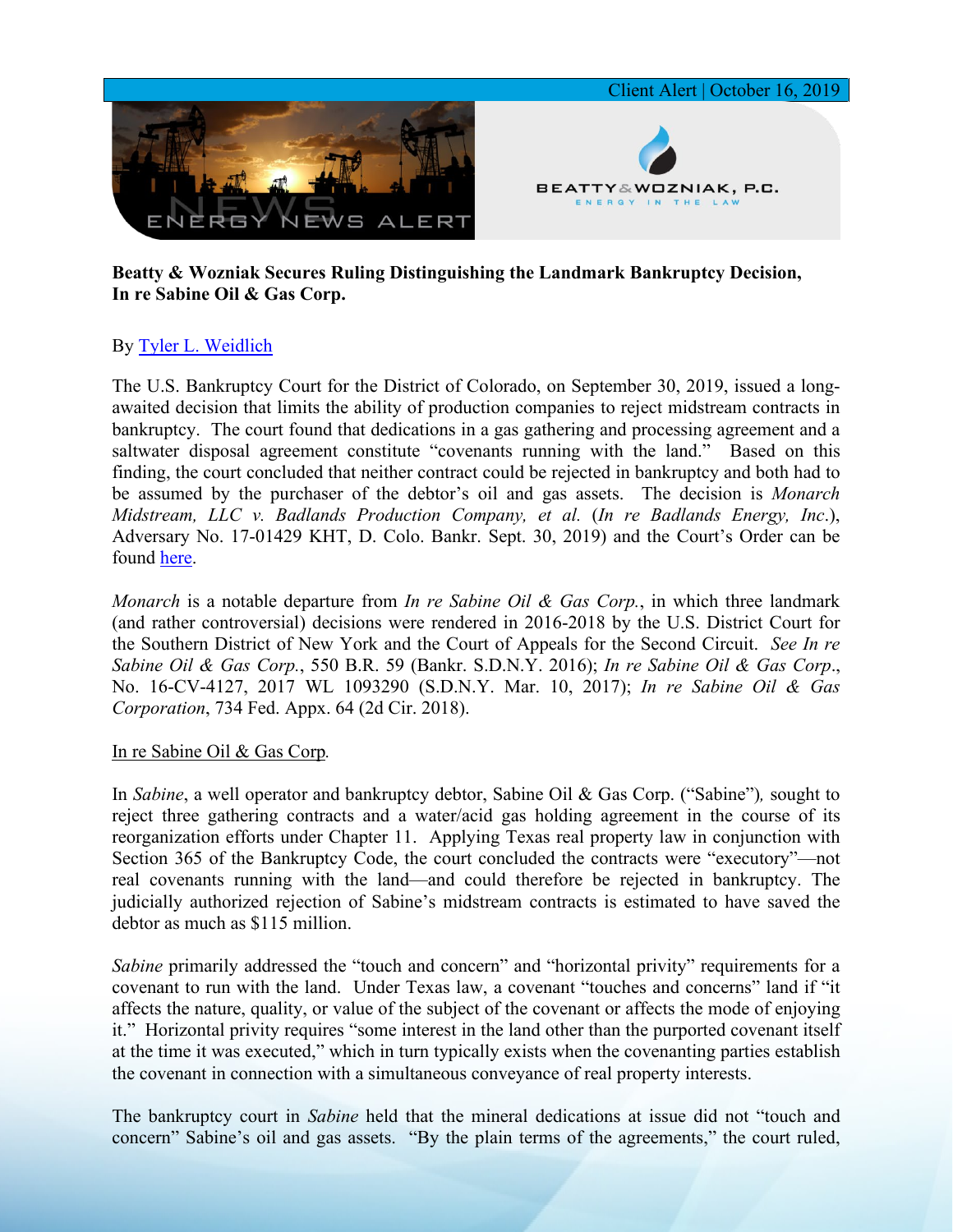"the mineral dedications concern only minerals extracted from the ground, which indisputably constitute personal property, not real property, under Texas law." The court also found horizontal privity was lacking because there was no original conveyance of a property interest between Sabine and the midstream companies that itself was burdened by the mineral dedications. In rendering this holding, the *Sabine* court rejected a midstream company's contention that the simultaneous conveyance of an easement on property not covered by the dedication created horizontal privity.

The bankruptcy court's ruling was affirmed by the U.S. District Court for the Southern District of New York and the Court of Appeals for the Second Circuit.

### Monarch Midstream, LLC v. Badlands Production Company, et al. (In re Badlands Energy, Inc.)

*Monarch* is the first decision since *Sabine* addressing whether mineral dedications in midstream contracts constitute covenants running with the land in the context of an asset sale in bankruptcy. Contrasted to *Sabine*, the *Monarch* court found that both the "touch and concern" and "horizontal privity" elements were met under Utah law and concluded that the dedications in the midstream contracts constituted covenants running with the land. As a result, the purchaser of the debtor's assets in bankruptcy was bound by and required to assume the contracts.

In *Monarch*, a well operator and Chapter 11 debtor, Badlands Production Company ("Badlands"), sought to reject gathering and saltwater disposal contracts on the same theory espoused in *Sabine*—i.e., that the mineral dedications were "merely a promise by Badlands to use Monarch's gathering and processing services" and were thus "contractual" as opposed to "real" covenants. A critical distinction in *Monarch*, however, was that the mineral dedications covered Badlands' interests not only in produced gas (i.e., personal property) but in "oil and gas reserves, leases and all other lands within an Area of Mutual Interest (AMI)." Under Utah law, as in most jurisdictions, non-extracted minerals constitute real property, and the *Monarch* court classified Badlands' interests subject to the dedications as such.

With regard to the "touch and concern" element, the *Monarch* court further held that "under Utah law, all that must be shown for a covenant to run with the land is it be of such character that its performance will so affect the use, value or enjoyment of the land…." The court appropriately held that the dedication of Badlands' interests in mineral reserves, leases and AMI lands to Monarch's gathering and disposal facilities met this standard.

With regard to "horizontal privity," the court noted two additional distinctions between *Monarch*  and *Sabine*: (1) Badlands' midstream contracts were executed—and the mineral dedications were granted—in conjunction with and as a condition to Monarch's acquisition of Badlands' midstream assets, which were located within the same AMI subject to the dedications; and (2) the gathering and processing contract granted a "floating easement" across the AMI lands. "Here, unlike *Sabine*," the court concluded, "the covenants burden Badlands' real property interests…in the context of a simultaneous conveyance of real property interests…." The *Monarch* court appropriately found that the horizontal privity and touch and concern elements were met, and that the midstream contracts ultimately run with the land.

#### Initial Observations

Mineral dedications, like those in *Sabine* and *Monarch*, are intended to bind a producer's successors to the underlying midstream contracts—either in context of a producer's ordinary